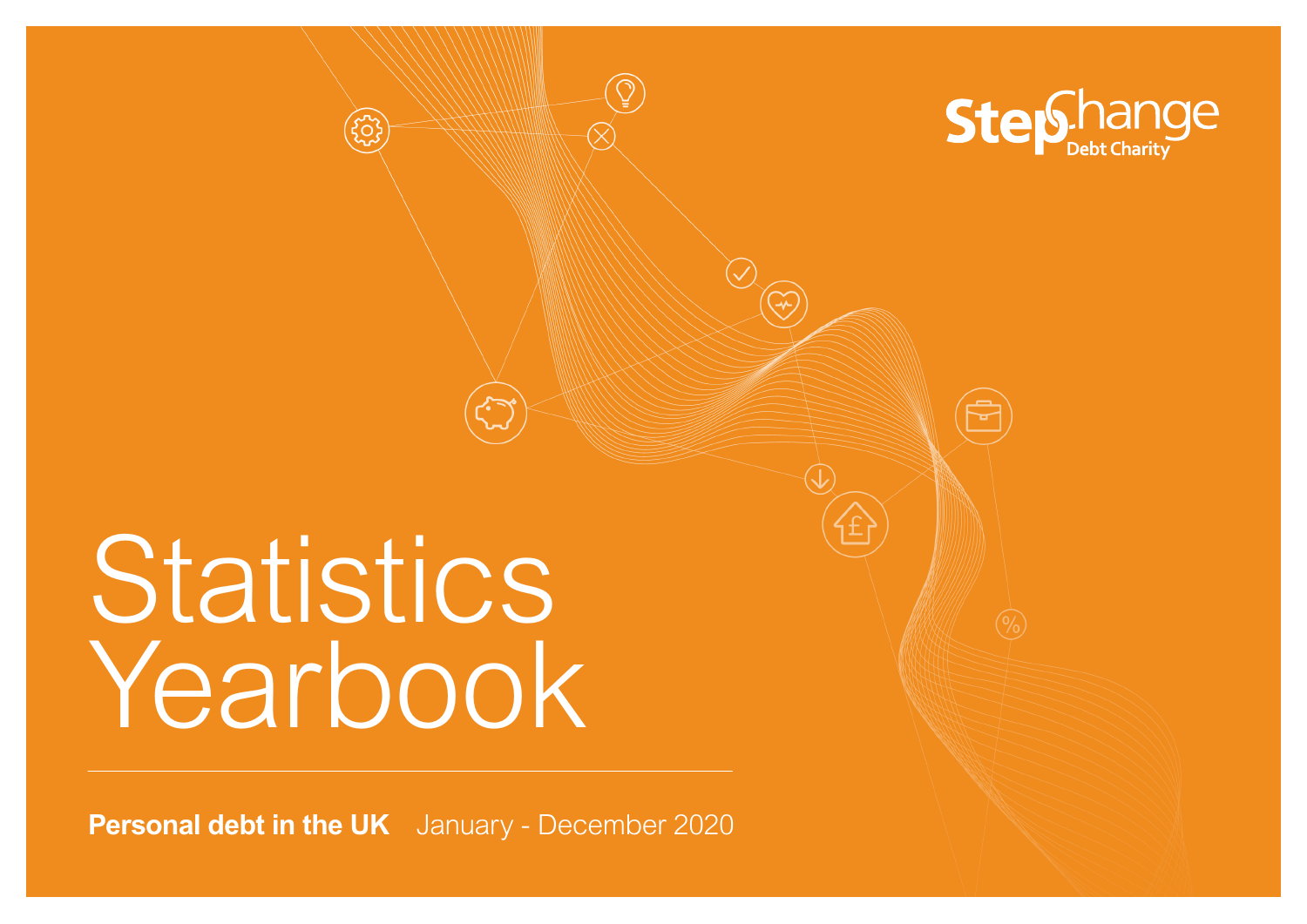# Summary

The Covid-19 pandemic has had a substantial impact on personal finances across the UK. Research by StepChange and others shows that many households are facing growing levels of personal debt or find themselves at risk of financial difficulty $^{\rm 1}.$ 

However, this has not yet translated into demand for full debt advice, perhaps as a result of Government support measures including the furlough scheme, and forbearance measures such as payment holidays. Instead, the charity saw more clients move from requiring long term support and solutions to emergency support.

This latest report from StepChange Debt Charity highlights the demographic and debt situations of new clients who first completed a full debt advice session between January and December 2020. During this time, 200,000 new clients completed a full debt advice session through either the charity's new or old debt advice system. This number is down by around one third compared to 2019.

In 2019, the charity commenced the roll out of a new debt advice data capture system, Pulse. The statistics in this document, unless otherwise stated, are based on the 124,534 clients who sought full debt advice in 2020 through the new debt advice system, Pulse, either over the telephone (49% of clients), or online (51% of clients).

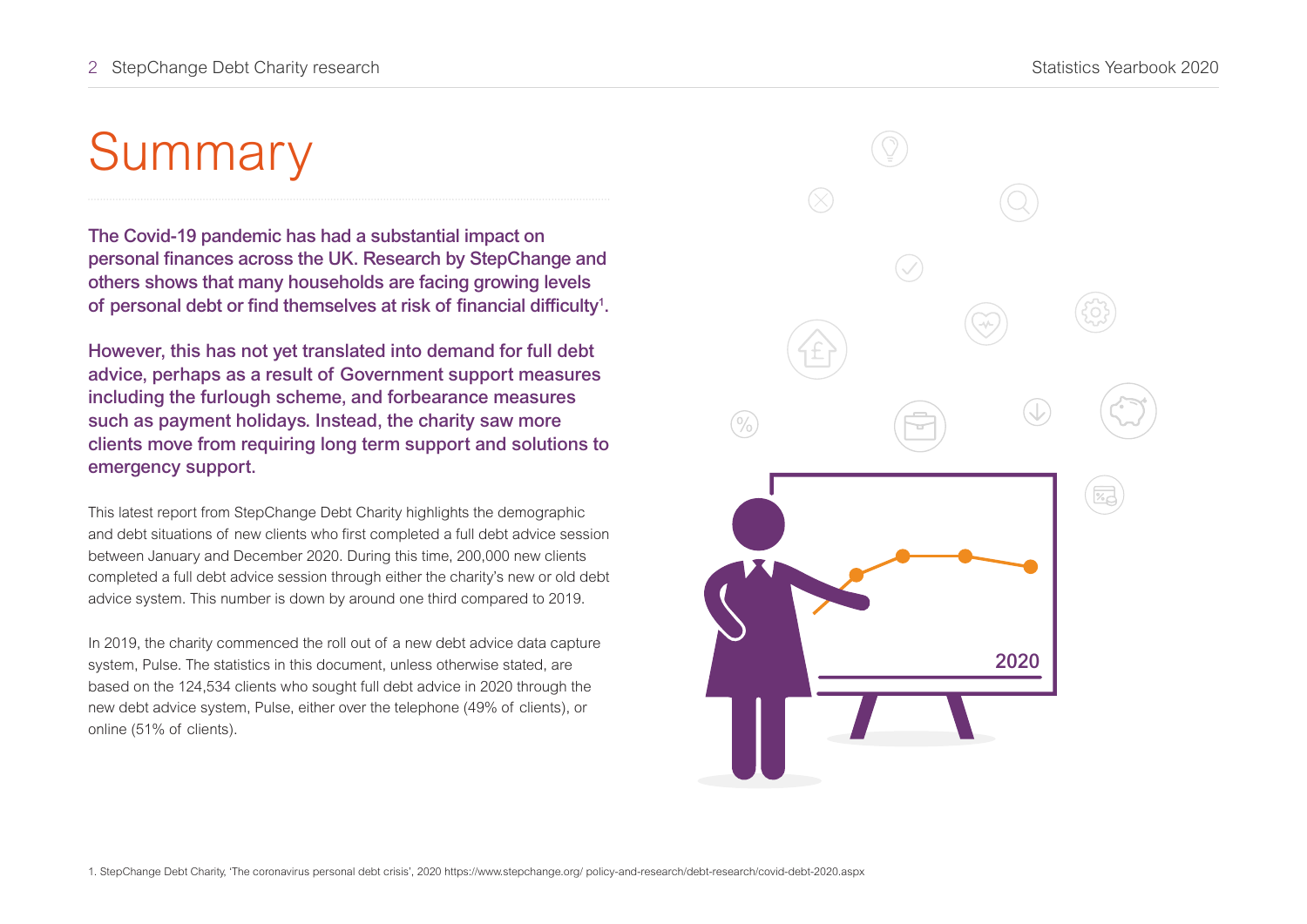## Among new clients accessing debt advice between January and December 2020:



Three in five (60%) were women



Half (50%) were in a vulnerable situation, up from 44% in 2019



Almost one quarter (22%) were single parents, compared to 6% of the wider UK population<sup>2</sup>



One third (33%) were in receipt of Universal Credit



More than one third (34%) were renting privately



Two thirds (67%) had at least one credit card debt



More than one third (36%) of clients were behind on council tax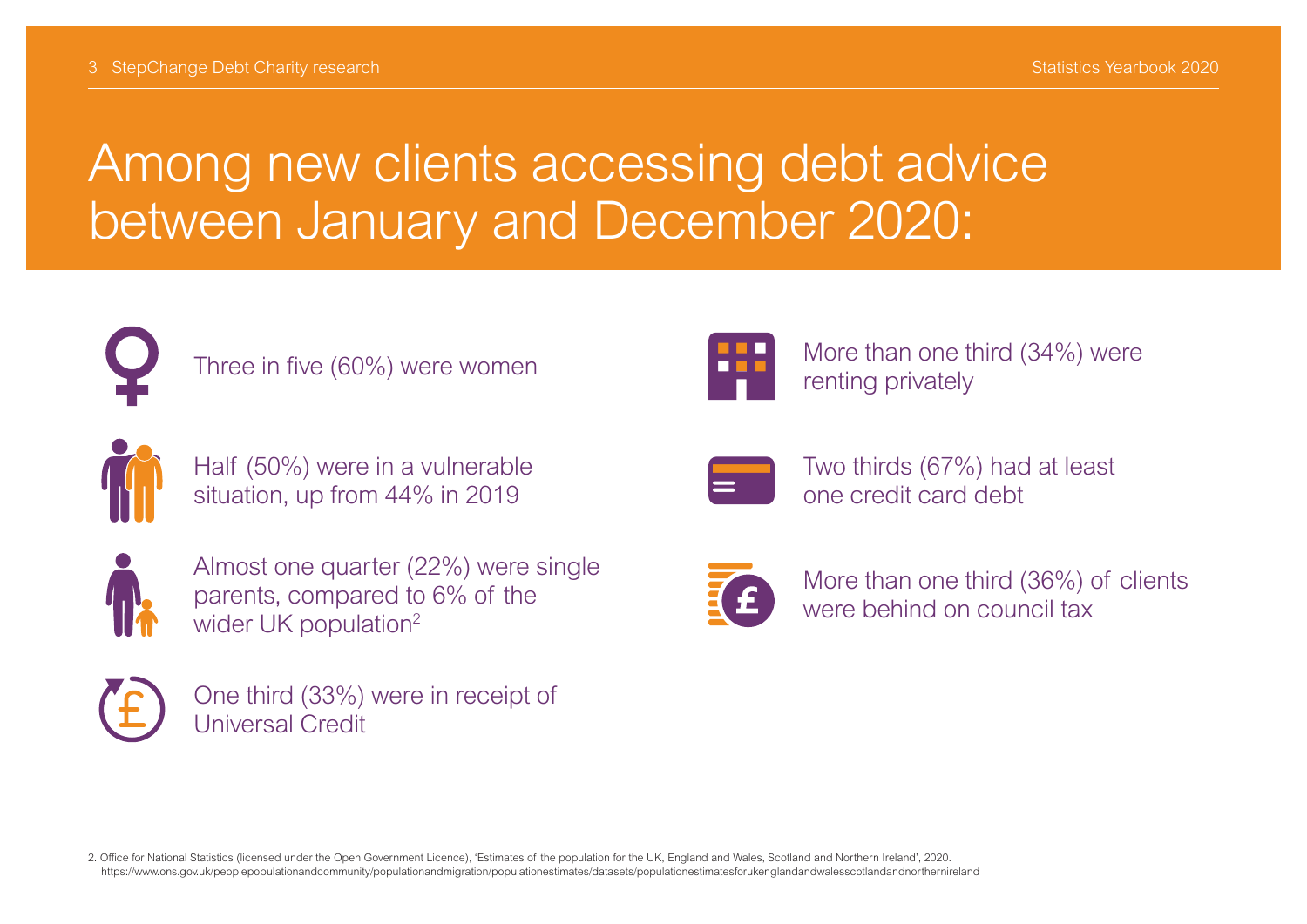#### Client volumes



#### Reasons for debt

Although one in ten clients (9%) cited Covid-19 as a main reason for requiring debt advice, many similar issues which affected clients before the pandemic continued to impact new clients throughout 2020.

Experiencing unemployment or redundancy was the most common reason for debt among new clients in 2020, with almost one in five (18%) citing this as a factor contributing to their problem debt. Many clients also cited other life events, such as experiencing an injury or health issue (12%); separation or divorce (8%) and pregnancy or childbirth (3%).

Other experiences such as feeling a lack of control over finances (14%), the increased cost of living (6%) and irregular income (3%) were also among the most common reasons for debt in 2020.

#### Most common reasons for debt among new StepChange clients<sup>4</sup>:

| <b>Reason for debt</b>        | 2019 | 2020 |
|-------------------------------|------|------|
| Unemployment or redundancy    | 16%  | 18%  |
| Reduced income or benefits    | 18%  | 15%  |
| Lack of control over finances | 11%  | 14%  |
| Injury or health issue        | 16%  | 12%  |
| Covid-19                      | N/A  | 9%   |
| Separation or divorce         | 10%  | 8%   |

3. Inclusive of clients who received debt advice through the charity's old debt advice system and new system, Pulse. Also inclusive of new clients who did not proceed through to full debt advice.

4. 'Reason for debt' in 2019 captured the single main reason for a client's debt based on telephony data. In 2020, the new Pulse system captures multiple reasons for debt, and is captured across both telephony and online c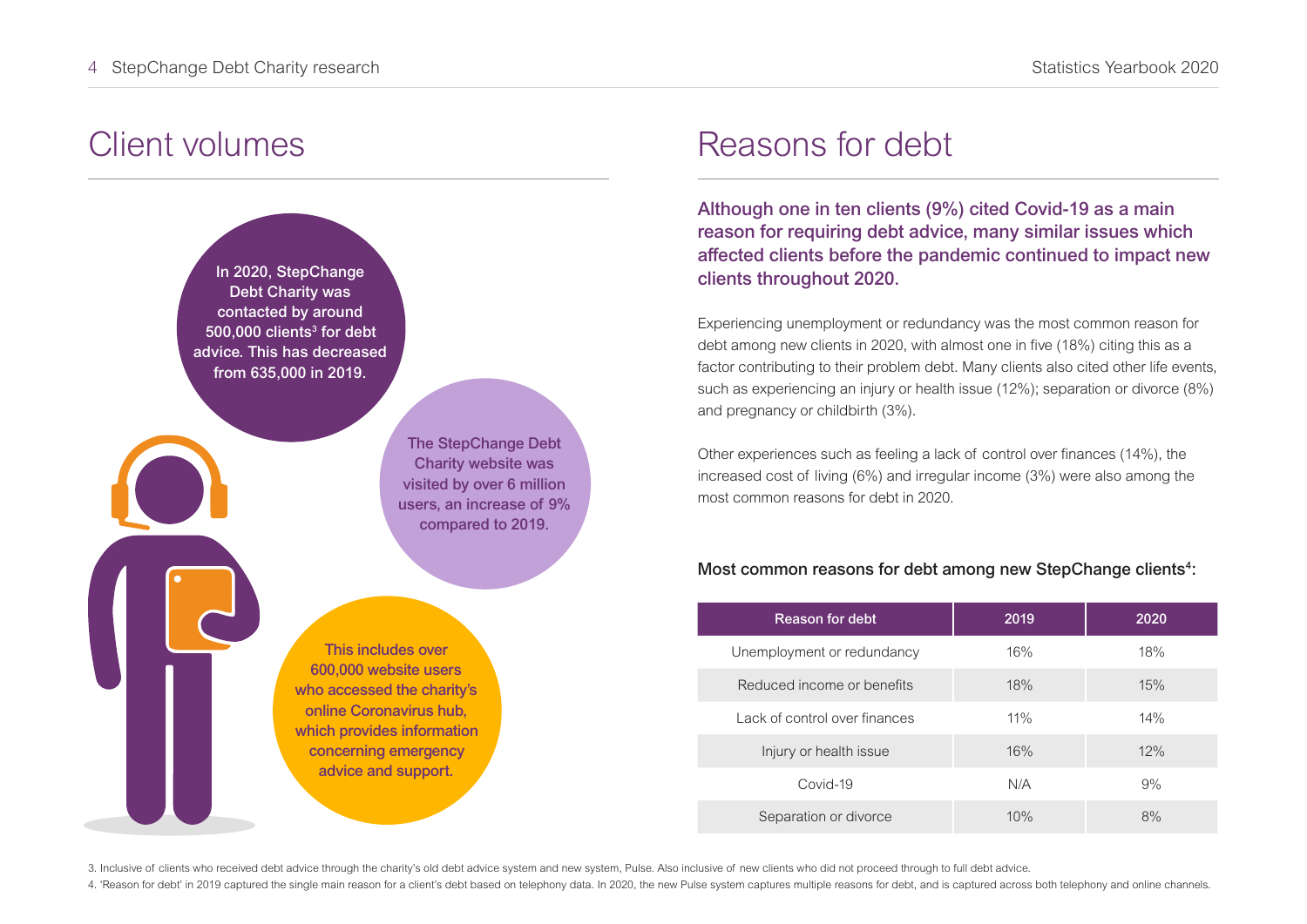# Our clients

## Clients with negative budgets<sup>5</sup>



#### Income, expenditure and surplus

Following a period of growth in the average (mean) monthly net income amount over recent years, there was a notable decrease in 2020. Median net monthly income also fell between 2019 (£1,437) and 2020 (£1,300).

The reason for this decrease is partly compositional, reflecting an increase in the proportion of new clients seeking advice through the charity's telephony channel. These clients are more likely than those seeking online debt advice to have lower income and expenditure levels. This decrease in average income also likely reflects the fall in income that many households across the UK have experienced over the course of the pandemic $6$ .

Average (mean) client monthly surplus increased from £89 in 2019 to £95 in 20207 .



5. A negative budget describes where a client's expenditure is greater than their income after proceeding through StepChange's advice and budget process.

6. StepChange Debt Charity, 'The coronavirus personal debt crisis', 2020 https://www.stepchange org/policy-and-research/debt-research/covid-debt-2020.aspx

7. Surplus is the amount of money left at the end of each month after clients have completed StepChange Debt Charity's debt advice and budgeting process.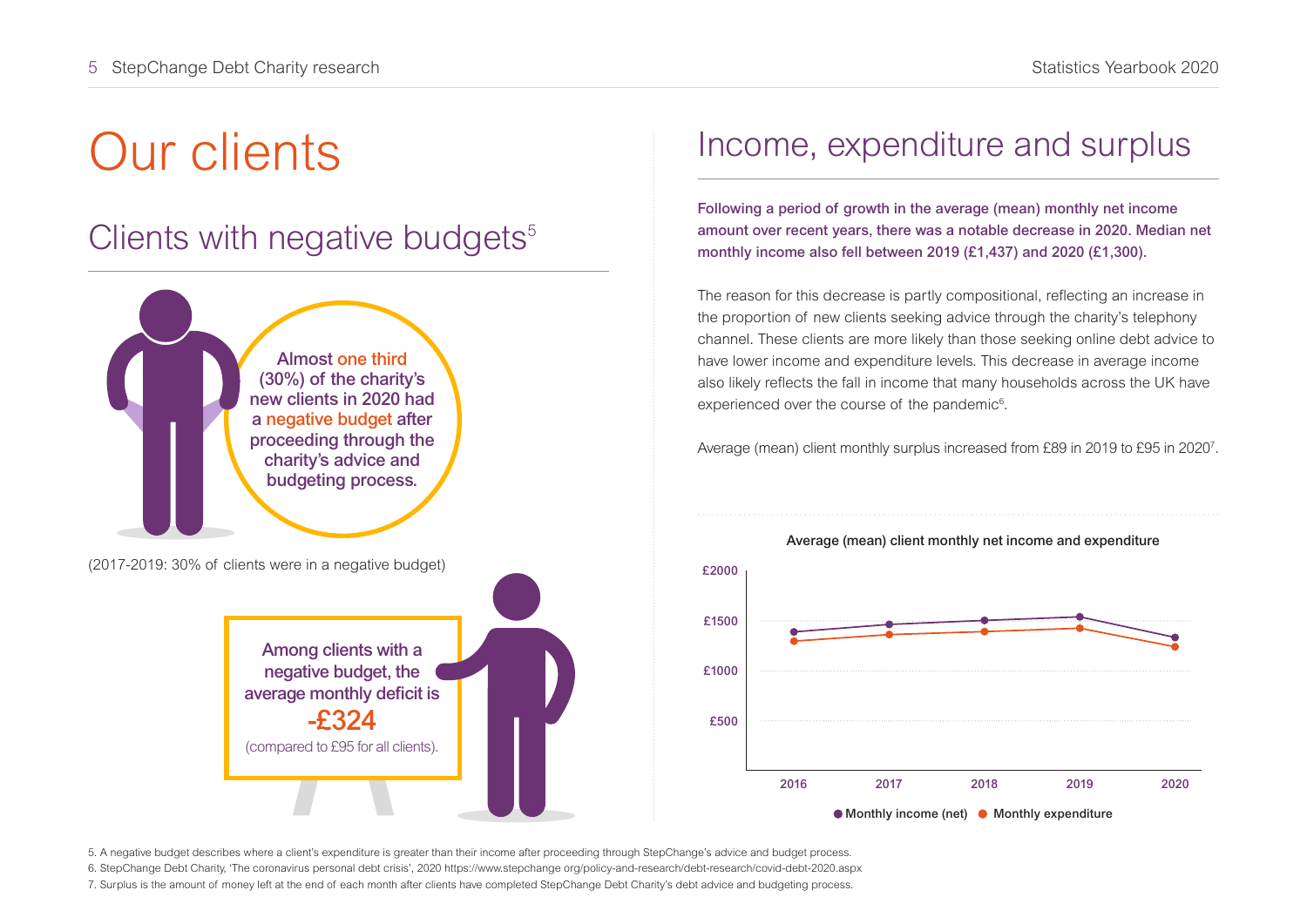#### Social security



2020 saw an increase in the proportion of clients in receipt of welfare benefits.

This has increased over the past five years from 55% in 2015 to 59% in 2020.

In 2020, one third (33%) of clients were in receipt of Universal Credit at the time of advice. This proportion increased over the course of the year<sup>8</sup>, reflecting the trend in the overall rise of Universal Credit claims across the UK<sup>9</sup>.

## Clients in receipt of benefits

| <b>Name</b>          | <b>New Clients</b><br>2020(%) | <b>Name</b>               | <b>New Clients</b><br>2020(%) |
|----------------------|-------------------------------|---------------------------|-------------------------------|
| <b>Child Benefit</b> | 31%                           | Income Support            | 2%                            |
| Child Tax Credit     | 9%                            | JSA (contribution based)  | $1\%$                         |
| DLA/PIP (adult)      | 9%                            | JSA (income based)        | $1\%$                         |
| DLA/PIP (child)      | 2%                            | Universal Credit          | 33%                           |
| <b>ESA</b>           | 7%                            | <b>Working Tax Credit</b> | 3%                            |

#### Employment status of new clients

Despite advising a growing proportion of clients citing unemployment as a reason for debt, and an increase in clients receiving Universal Credit, last year most new clients were in a form of employment at the time of advice (52%).

Research recently conducted by the charity highlights the adverse effects that the pandemic has had on those in employment, with many experiencing income shocks such as reductions in income or working hours<sup>10</sup>.

#### New clients 2020 (%)



8. StepChange Debt Charity, 'Debt Advice During Coronavirus', 2020. https://www.stepchange.org/policy-and-research/personal-debt-statistics-in-the-uk/coronavirus-september-2020.aspx

9. Government Official Statistics, Universal Credit Statistics: 29 April 2013 to 15 January 2021. 2021 https://www.gov.uk/government/statistics/universal-credit-statistics-29-april-2013-to-14-january-2021

10. StepChange Debt Charity, 'The coronaviruspersonal debt crisis', 2020 https://www.stepchange.org/policy-and-research/debt-research/covid-debt-2020.aspx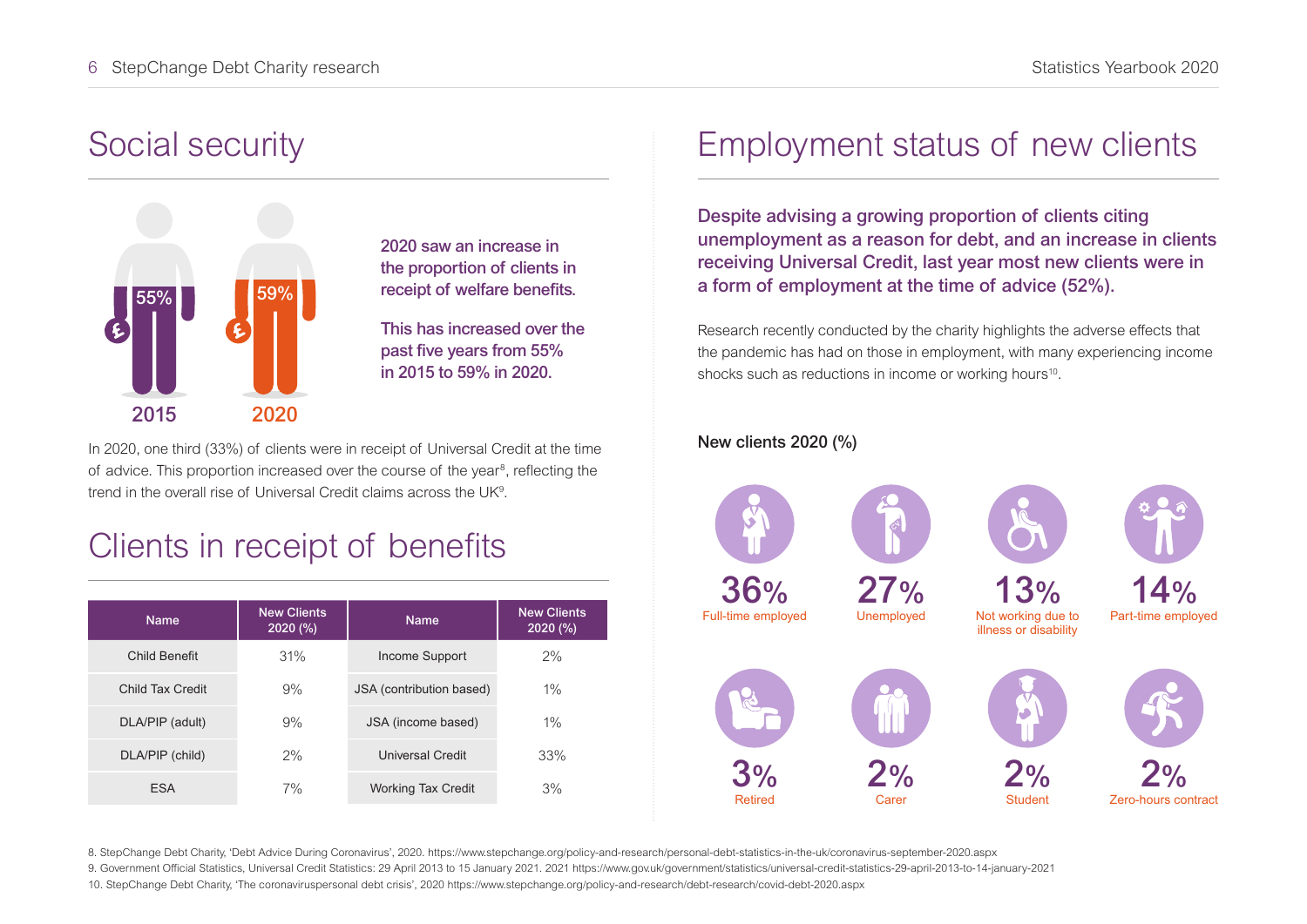#### Gender

Although the pandemic is more likely to cause women greater risk of financial difficulties<sup>11</sup>, the charity has advised a greater proportion of women than other genders for many years prior to the pandemic. 2020 was no exception; last year, three in five (60%) new clients were women.

#### Gender split of clients contacting us for debt advice in 2019



## Age

#### Age groups: new clients (%)

| <b>Age Group</b> | 2018 | 2019 | 2020 | UK population <sup>12</sup> |
|------------------|------|------|------|-----------------------------|
| Under 25         | 14%  | 14%  | 13%  | 11%                         |
| 25-39            | 51%  | 52%  | 45%  | 25%                         |
| 40-59            | 30%  | 29%  | 34%  | 33%                         |
| 60 and over      | 5%   | 5%   | 8%   | 31%                         |

In 2020, StepChange advised a greater proportion of new clients from older age groups compared to previous years. One third (34%) of all clients were aged 40-59, up from 29% in 2019. This increase is likely linked to a rise in the proportion of telephony clients, who are more likely to be from older age groups.

Despite this increase, the charity's debt advice population continued to be over-represented by 18-24- and 25-39-year olds. Around three in five (58%) new clients were aged under 40, compared to only 36% of adults in the wider UK population.

11. Resolution Foundation, 'Women, the young and low-paid workers are bearing the biggest health and economic risks from the coronavirus crisis', 2020 ahttps://www.resolutionfoundation.org/press-releases/women-the-young-andlow-paid-workers-are-bearing-the-biggest-health-and-economic-risks-from-the-coronavirus-crisis/

12. Office for National Statistics (licensed under the Open Government Licence), 'Estimates of the population for the UK, England and Wales, Scotland and Northern Ireland', 2020. https://www.ons.gov.uk/ peoplepopulationandcommunity/populationandmigration/populationestimates/datasets/populationestimatesforukenglandandwalesscotlandandnorthernireland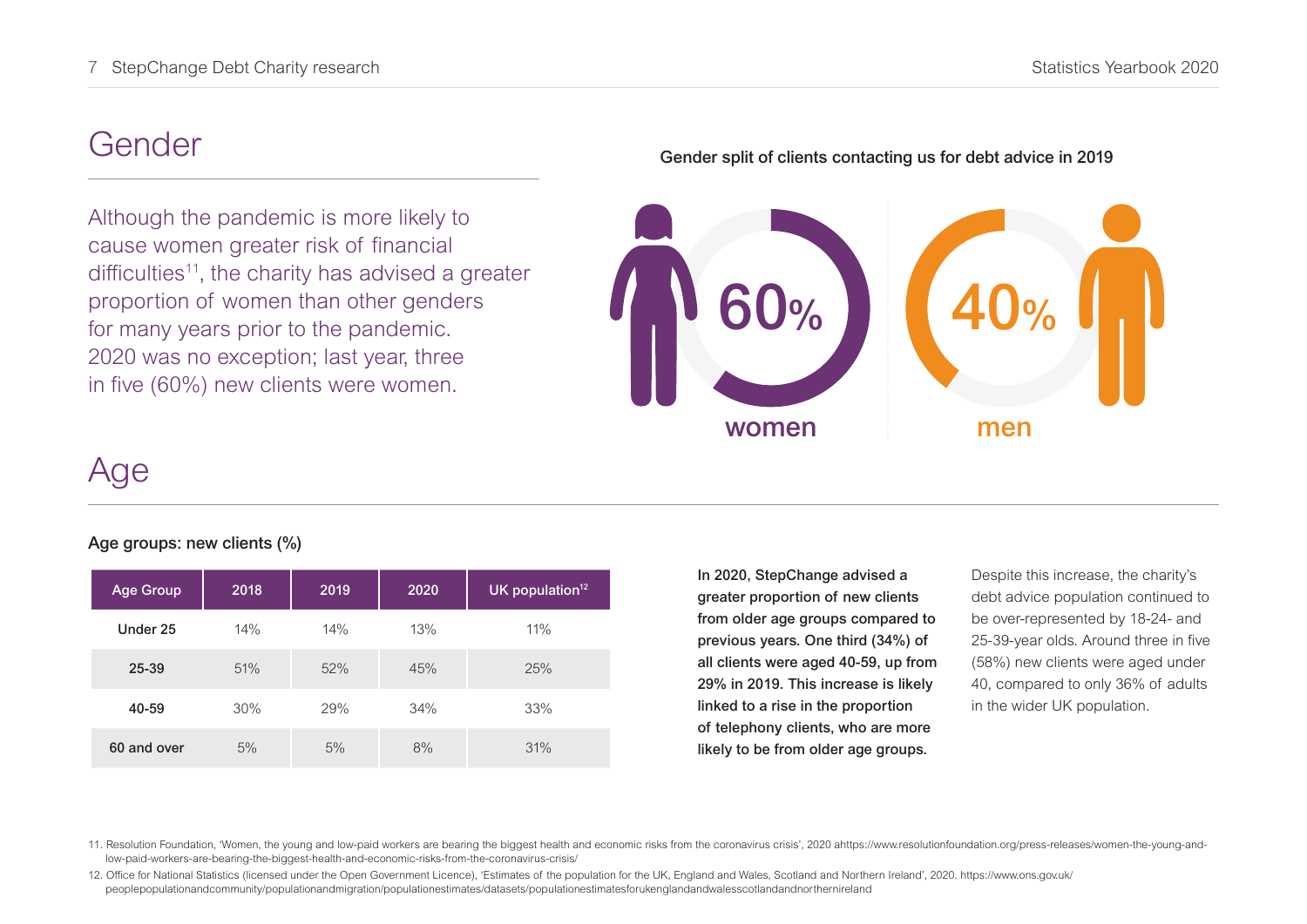Single without children (36% UK average)

36%

44%

2019

## **Housing**



#### Clients housing tenure

| <b>Housing Group</b>                     | New clients 2020 (%)                       |     |
|------------------------------------------|--------------------------------------------|-----|
| Board payment (not with family)          | .                                          | 3%  |
| Living with family                       | m<br>m                                     | 15% |
| Mortgaged                                | m<br>88                                    | 12% |
| Owns property outright                   |                                            | 3%  |
| Renting - Council or Housing Association | <br><b>A 6 6</b><br><br><br><br><b>THE</b> | 31% |
| Renting - private landlord               | ш<br>ш<br><br>ш<br>œ<br><b>B B B</b>       | 34% |
| Shared ownership (mortgage and rent)     |                                            | 1%  |
| Other                                    |                                            |     |

#### Family composition

There has been a substantial rise in the proportion of single adults without children among new clients in 2020.

This has increased by eight percentage points between 2019 (36%) and 2020 (44%). This is a new trend for 2020. This growth is linked to the increase in the proportion of clients in a vulnerable situation between 2019 and 2020. Among clients in vulnerable situations, around half (49%) are single without children.

However, as with recent years, the charity continued to advise a disproportionate amount of single parents. Single parents account for just 6% of all UK households, however around one in five (22%) new clients in 2020 were from single parent households.

| e (22%) new clients in 2020 were<br>m single parent households. |      |      |      |                                |
|-----------------------------------------------------------------|------|------|------|--------------------------------|
| <b>Family Composition</b>                                       | 2018 | 2019 | 2020 | UK<br>population <sup>13</sup> |
| Couple with children                                            | 26%  | 26%  | 19%  | 22%                            |
| Couple without children                                         | 14%  | 14%  | 14%  | 35%                            |
| Single with children                                            | 23%  | 24%  | 22%  | 6%                             |
| Single without children                                         | 37%  | 36%  |      | 36%                            |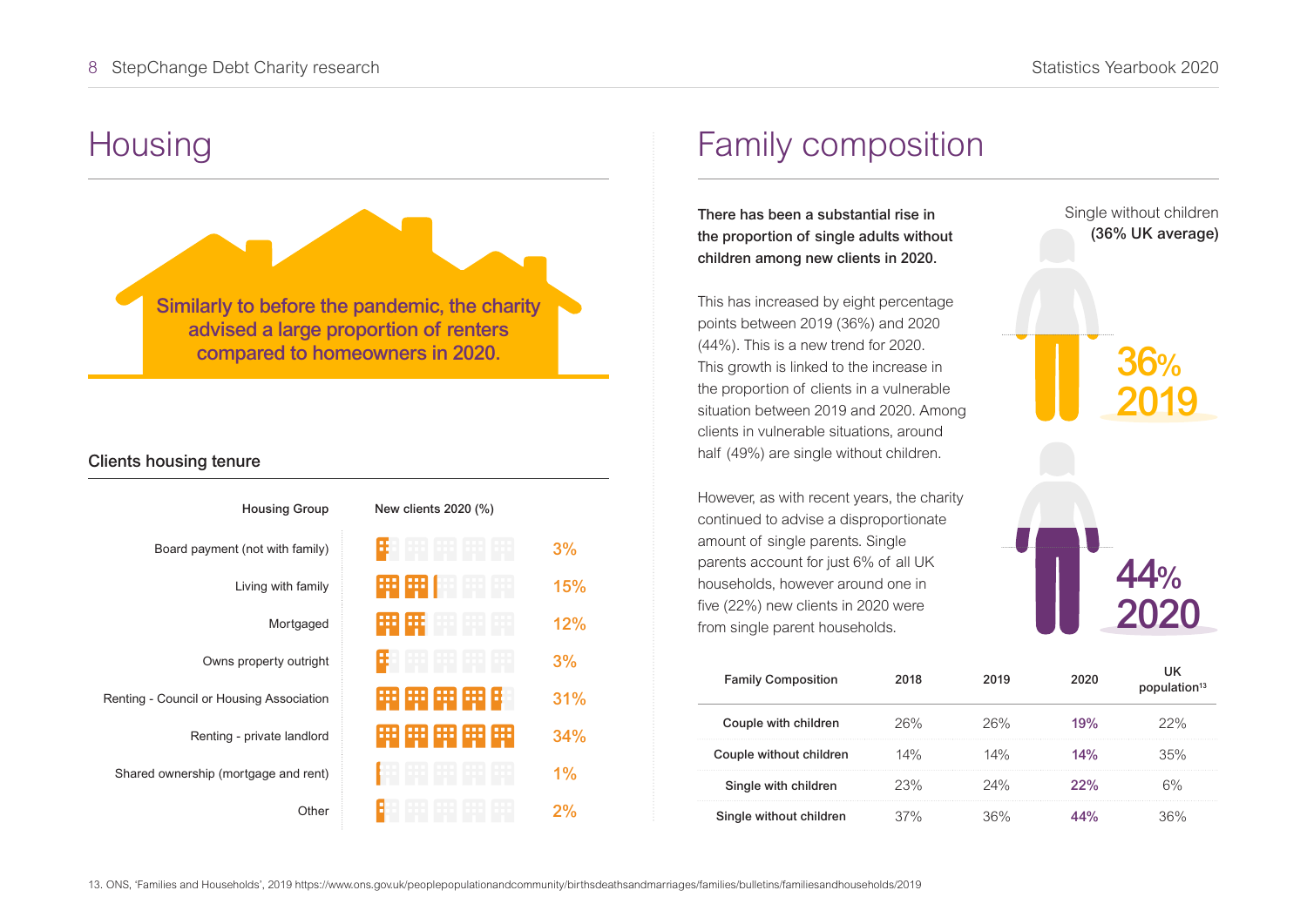#### Clients in vulnerable situations

The charity also continued to advise a rising proportion of vulnerable clients.

Half (50%) of new debt advice clients were in a vulnerable situation in addition to their financial difficulty at the time of advice. This proportion increased from 44% in 2019.





situation is a mental health issue, affecting more than one third (35%) of all new clients in 2020.

The latest statistics find that clients in a vulnerable situation are more likely than all clients to be women (62% vs 60% of all clients); single without children (49% vs 44% of all clients), and aged over 40 (47% vs 42% of all clients).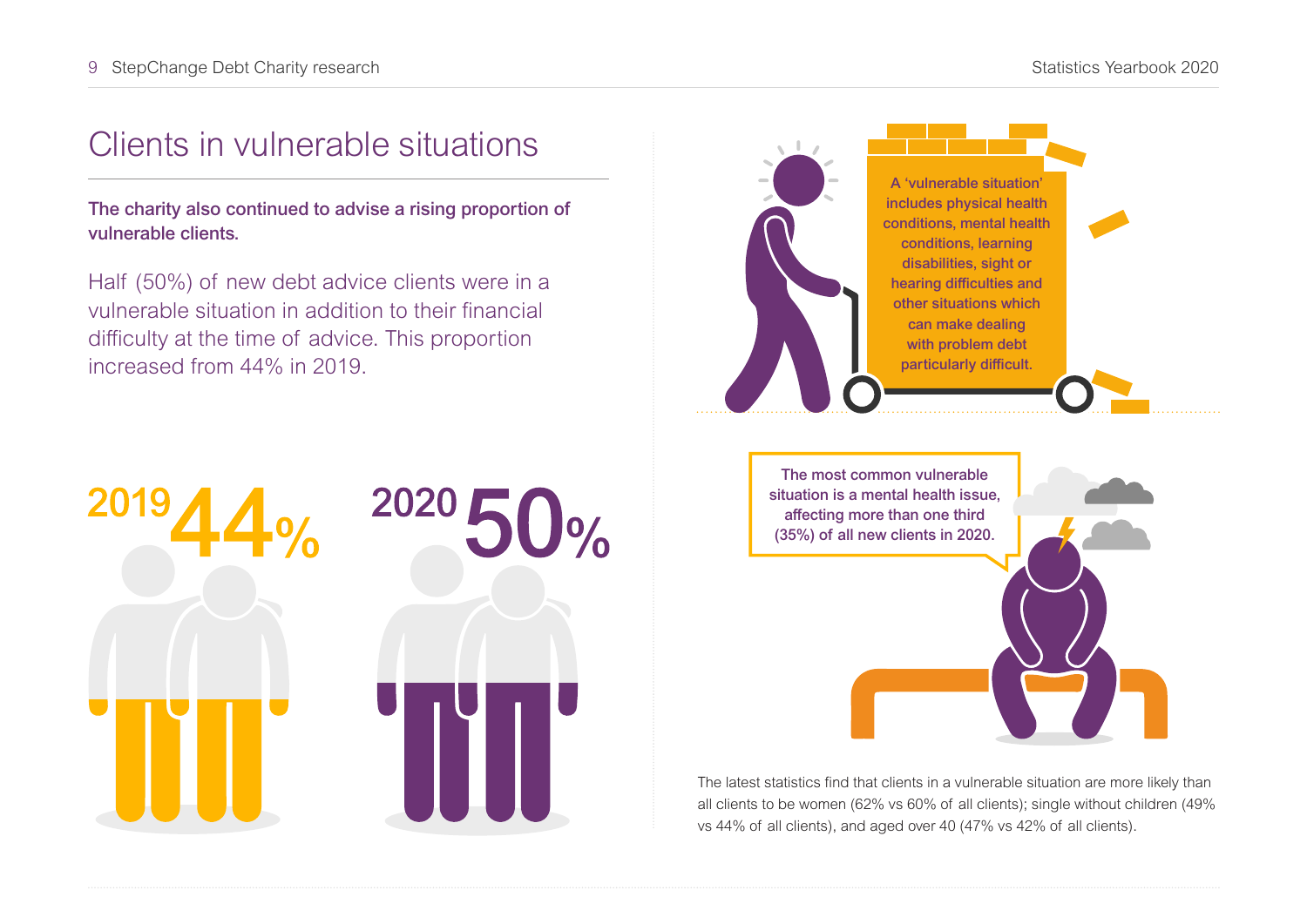# Location

### Clients' locations - Nations

| <b>New Clients 2020 (%)</b> |
|-----------------------------|
| 89%                         |
| 5%                          |
| 5%                          |
| 1%                          |
|                             |



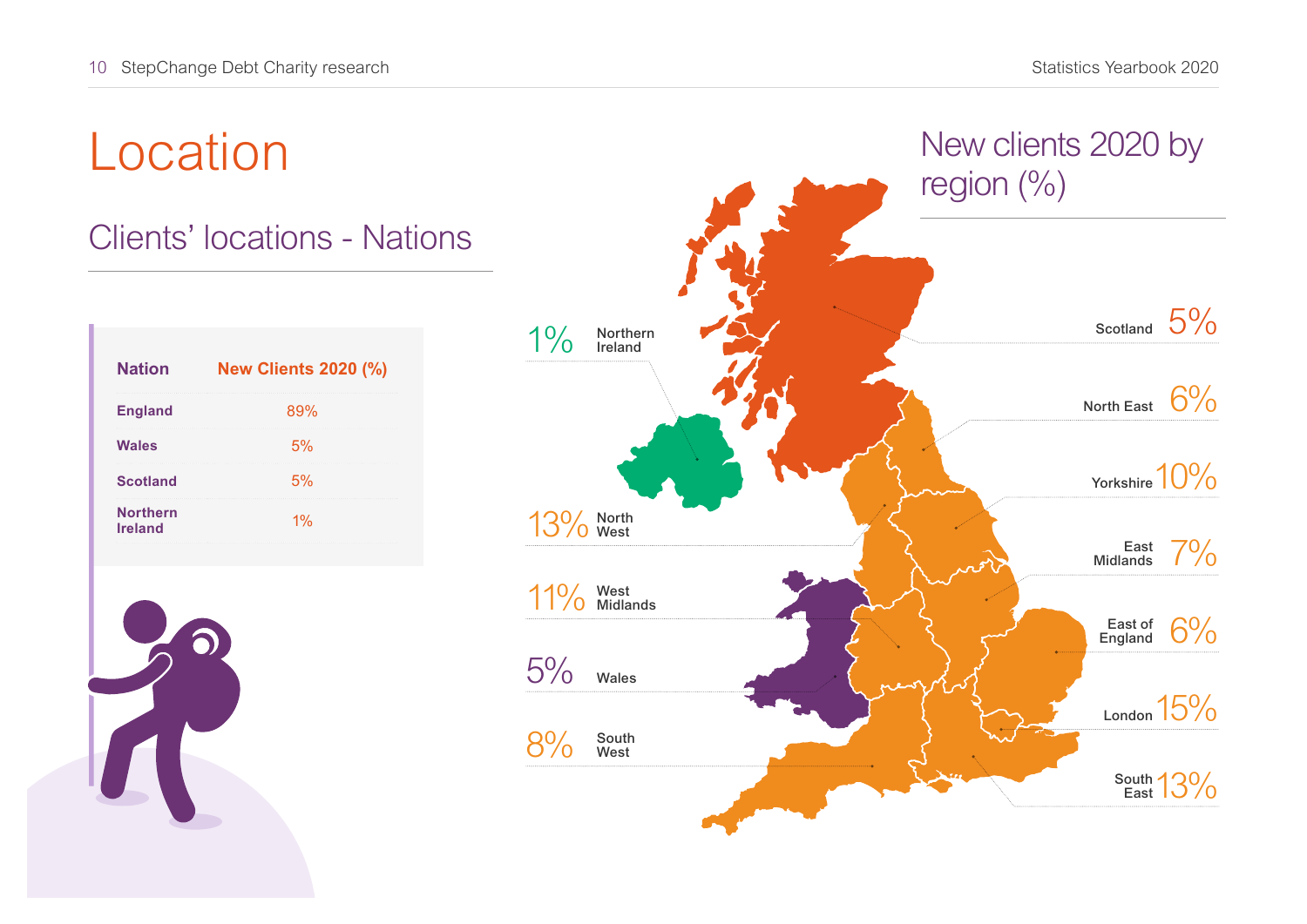# Debts and arrears

## Average unsecured debt

Following an increase over recent years, average (mean) unsecured debt had **fallen to £12,644** per new client in 2020. There has also been a decrease in the average median debt levels from £8,605 in 2019 to £7,724 in 2020.

This follows a similar trend to the decrease in average monthly income and expenditure levels. Historically, debt advice data shows that clients with lower income levels are more likely to also have lower levels of debt at the time of advice.

| Average unsecured debt (mean) |         |         |         |         |         |  |
|-------------------------------|---------|---------|---------|---------|---------|--|
| 2015                          | 2016    | 2017    | 2018    | 2019    | 2020    |  |
| £13,173                       | £13,071 | £13,280 | £13,544 | £14,129 | £12,644 |  |
|                               |         |         |         |         |         |  |

## 2020: New clients with each debt type (%)

|               | 2018 | 2019 | 2020 |  |
|---------------|------|------|------|--|
| Credit card   | 68%  | 69%  | 67%  |  |
| Personal loan | 47%  | 48%  | 52%  |  |
| Overdraft     | 47%  | 46%  | 39%  |  |
| Catalogue     | 34%  | 35%  | 35%  |  |
| Store card    | 12%  | 13%  | 14%  |  |
| Payday loan   | 18%  | 17%  | 13%  |  |
|               |      |      |      |  |



Credit cards continue to be the most common debt type among new debt advice clients, with more than two thirds holding at least one credit card at the time of advice (67%). In 2020, the average (mean) debt owed on credit cards per new client was £2,879.

There has also been a notable rise in the proportion of clients with personal loan debts. In 2020, over half (52%) of clients held at least one personal loan debt at the time of advice, up from 47% in 2018.

Between 2019 and 2020 the proportion of new clients with overdraft debts fell by seven percentage points (from 46% in 2019 to 39% in 2020). This follows a longer-term trend over recent years; however, this may have been accelerated partly due to temporary FCA rule changes and guidance for firms to better support consumers with overdraft debts during the pandemic<sup>14</sup>.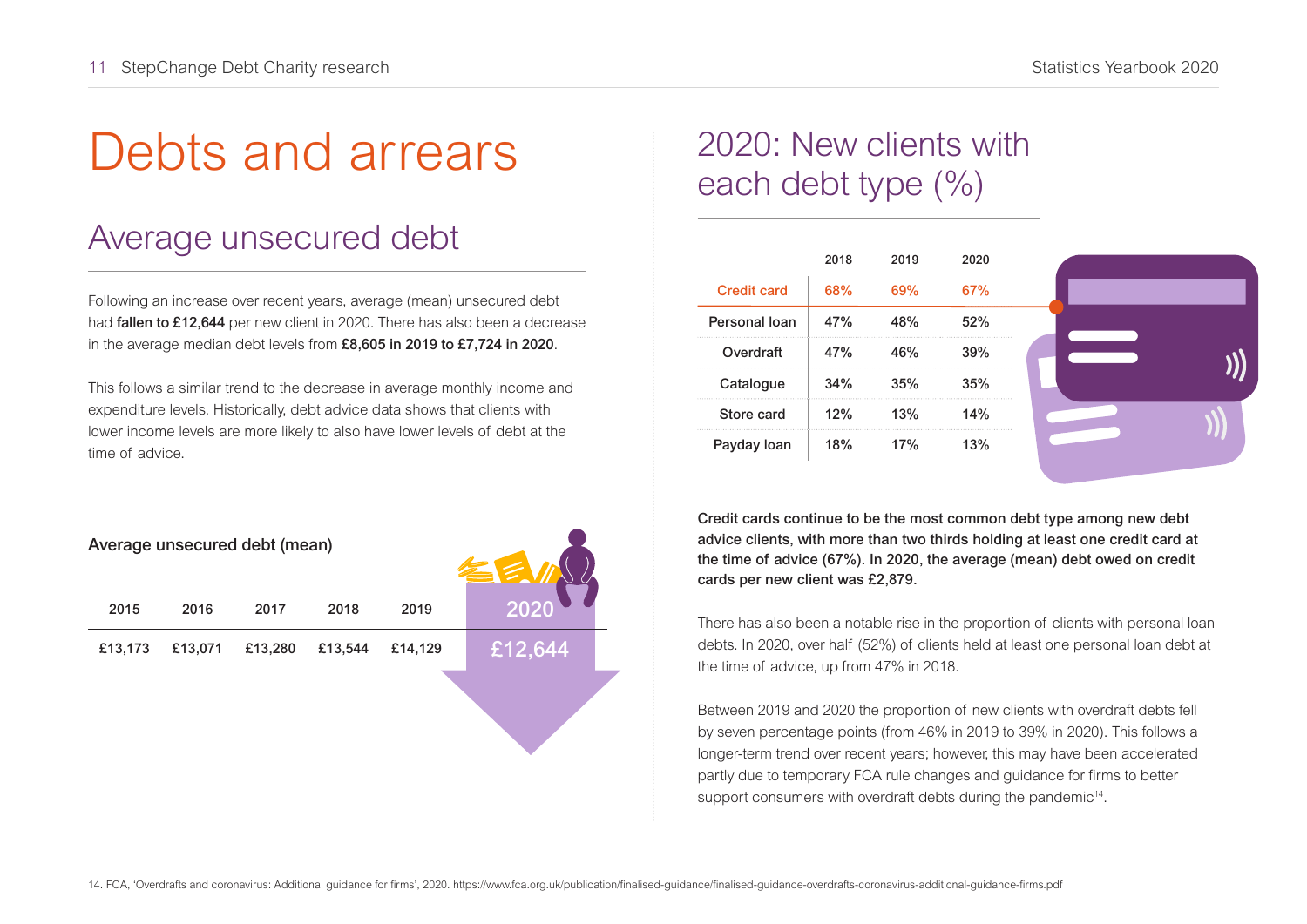### Household bills arrears

Unlike falls in other monetary amounts, the average (mean) amount of arrears on household bills per client increased from £2,137 in 2019 to £2,453 in 2020. This is mirrored by the substantial increases in the proportion of clients behind on many different types of household bill, as well as rises in average monetary amounts for individual bill types. For example, the average amount of rent arrears has increased by almost £400 between 2019 and 2020.

This rise is linked to the proportional increase in clients accessing advice through our telephony channel, who have historically been more likely to be in arrears on household bills. However, our previous research highlighted that the proportion of clients falling behind was steadily increasing over the course of the pandemic across both our telephony and online channels<sup>15</sup>.

Despite this increase, there is some level of continuity with before the pandemic.

Council tax, water and rent continue to be the most common arrears types in 2020.

| Household<br>bill type | New clients<br>2019* (%) | Average<br>Arrears<br>Amount 2019 | New clients<br>$2020*(\%)$ | Average<br>Arrears<br>Amount 2020 |
|------------------------|--------------------------|-----------------------------------|----------------------------|-----------------------------------|
| Council tax            | 30%                      | £1,146                            | 36%                        | £1,292                            |
| Water                  | 24%                      | £804                              | 32%                        | £866                              |
| Rent                   | 21%                      | £1,084                            | 27%                        | £1,463                            |
| Electricity            | 17%                      | £825                              | 26%                        | £1,002                            |
| Gas                    | 13%                      | £661                              | 23%                        | £703                              |
| Mortgage               | 17%                      | £2,977                            | 17%                        | £3,518                            |
| <b>TV License</b>      | 8%                       | £103                              | 7%                         | £92                               |

\*base = those with a responsibility for paying each bill type

Further data and information about the latest client statistics is available at StepChange Debt Charity's website: <https://www.stepchange.org/policy-and-research/2020-personal-debt-statistics.aspx>

15. StepChange Debt Charity, 'Debt Advice During Coronavirus', 2020. https://www.stepchange.org/policy-and-research/personal-debt-statistics-in-the-uk/coronavirus-september-2020.aspx